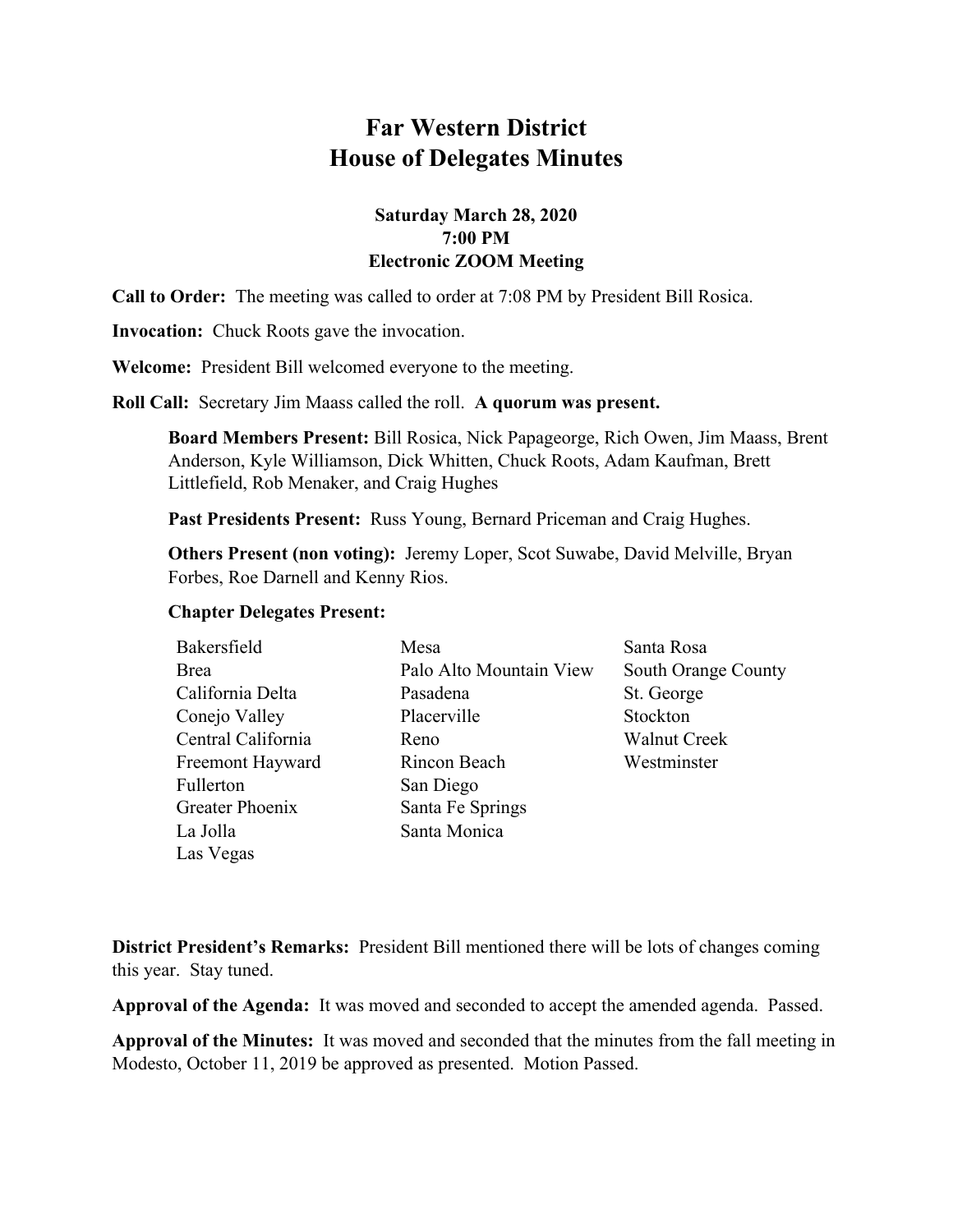**Receipt of HOD Reports:** It was moved and seconded to accept the HOD reports. Motion passed.

# **Additional Officer/Committee Reports**

**\*\*Contests—Brett Littlefield.** Brett reported that all spring contests have been cancelled. He also indicated that the Fall contest "At Sea" is still scheduled. It will be an open contest and all quartets and choruses are invited to enter the competition. The deadline for entering will be September 1 2020. For qualification purposes, if you register you get one point and that is enough to make you eligible for the FWD Fall competition. Brett also mentioned how the judges make travel arrangements through the Society travel agent. All judges who were booked for the Spring Convention have cancelled their air flights without fee changes.

He reported that high school quartets would compete in divisional contests this year. But those contests have been cancelled. He also said that plaque awards were ready, but it didn't happen. He also mentioned that Kenny Rios of Las Vegas is the new Youth in Harmony committee chair.

Brett had several questions. One was in regard to the size of the judging panel in October. There might be a 4-position panel because of the number of competitors. He will be looking to schedule a triple panel with alternatives just in case. Quartets and choruses will use Barberscore to register to complete. Deadline to register to compete will be September 1<sup>st</sup>. Every competitor will still need to register for the convention.

Regarding registrations, David Melville reported to the HOD that an e mail will be sent to everyone who have registered for spring contests. There will be an option to have a refund or to make a donation to the FWD. There will be no option to "roll over" the registration to another contest because it would be too complex to accomplish.

**\*\*Youth in Harmony: Kenny Rios.** He is looking to the future…five divisions with three contest weekends…he hopes to visit chapters to see if they need assistance. He will be helping at division contests with the high school chorus and quartets. He indicated it is important to make the kids feel important…pizza parties, ice cream socials, etc. …a place for the kids to gather. He also proposes to reach out to high school choral teachers and will assist chapter is doing so.

President Bill also mentioned that he is asking all DVPs to set up quarterly ZOOM meeting with the division chapters. Also, Music Team members will be using ZOOM to set up help session meetings.

**\*\*Events—Bryan Forbes.** Bryan reported with all the cancellations, there has been no financial impact of the district. He said that the spring 2021 convention is under contract in Stockton next year then Mesa for the Fall 2021, and in Fall 2022 will be in Fresno…both also under contract.

\*\*The Summer Board meeting will be in person in Fullerton or held on ZOOM. To be determined. There was also some discussion regarding the expenses for the HOD and BOD spring and fall meetings. Meeting room costs are significant.

\*\*The Convention "At Sea" in October is still a "GO." President Bill mentioned that Donna with Expedia has been getting calls from people who want to cancel. She is recommending not to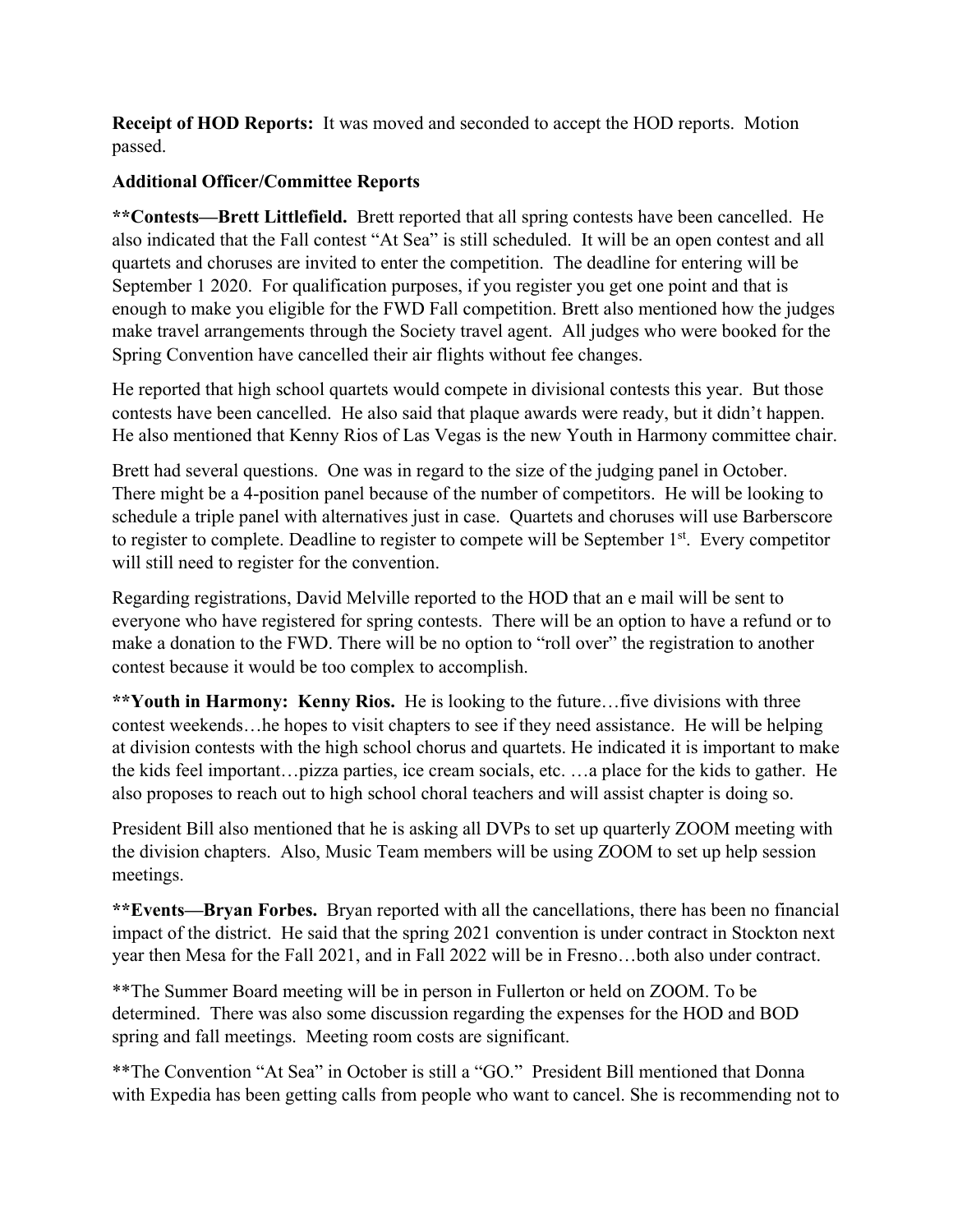do so. Final payment is later in July and if Carnival cancels the cruise, refunds will be issued. There will be incentives given on boards…maybe vouchers. He also said the only a few ships are having issues and plans are underway to take temperatures of all who board to screen passengers before they get on board.

Bryan also mentioned the he whole job description and convention manual will be finished by Fall…everything will be set for the new person who will take over for Bryan next year. There needs to be an active search for a person to take over Events.

**Membership—Jeremy Loper.** He reported that membership is decreasing. He showed a table indicating there is an increase in new members but a loss in retention exceeding the new members. There is a need to find ways to retain members as well as to continue adding new members. He will be putting together a letter outlining things that can be done to keep the members involved.

David Melville also read a letter from Ray Rhymer announcing that the Fall 2021 edition of Westunes will be his last after 20 years as editor.

**Directors' Guild—Scott Suwabe.** Scott is getting things going. Nick Papageorge reported how it worked in the past with a directors' school. He suggested that his and Harmony College West be put together with classes. Russ Young and Scott both agree that this would be a good idea. Bill suggested Russ, Scott and Nick get together and bring back some details June board meeting. Rob Menaker will also assist.

**Harmony College West.** President Bill asked to see if Rob Menaker could contact EVG district regarding what they do. He will do that. Looking at quartet workshops, directors' school and other events. He suggested to put a budget together for the June meeting. He is looking to do workshops in Southern and Northern CA.

### **Society Board Update—Bernard Priceman, Society Board Member at Large.**

He mentioned that the Society Board has been working on many things since his last report in October. The Board is the oversight and governance and the BHS Staff runs the daily operations of the Society. He brought up the Cleveland International Convention, 2021, which will have male, female and mixed competitors. He also mentioned that on January 1<sup>st</sup> Blair Brown was the first female Society Board Member to take that position. New district and chapter by laws have been adopted by the Society. He indicated that the terrible tornado which struck Nashville did not affect the BHS headquarters, but its aftermath did disrupt daily operations for a few weeks as staff had a hard time getting to the office because of the damage to the city. The Society Board supported cancelling all spring contests as well as the International convention in Los Angeles. There is talk of maybe going back to LA in a few years. The hotels will be cancelling all reservations and it looks like there is going to be no cost to BHS. The Cleveland International will be at the Rock and Roll Hall of Fame with a swivel stage...180 degrees...facing a 3000-seat auditorium, swing it around to a seating capacity of 15,000. All planning and budgets are up in the air as a result of COVID 19. Regarding the MOU, the Society is ready to assist.

#### **Old Business--none**